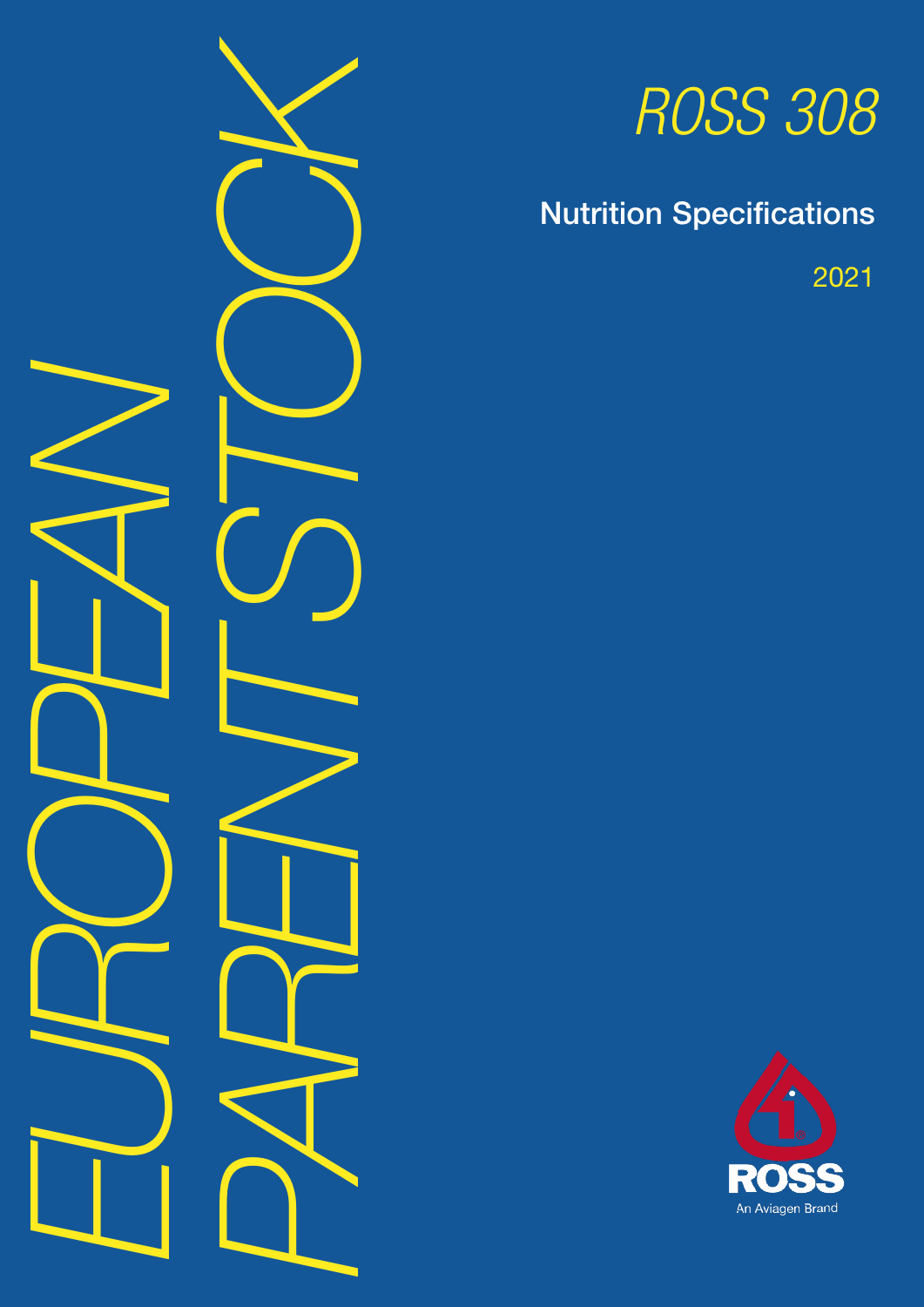#### Introduction

This booklet contains the nutritional recommendations for the European Ross® 308 parent stock and is to be used with the Ross Parent Stock Management Handbook and the European Ross 308 Parent Stock Performance Objectives.

#### **Performance**

To achieve optimal reproductive performance, it is important that the body-weight profiles recommended in the European Ross 308 Parent Stock Performance Objectives are followed. For the nutritional recommendations that follow, nutrient specifications presented have been based upon daily energy allocations that enable body-weight profiles and reproductive performance objectives to be achieved.

Recommendations included in this booklet suggest different rearing programs for the following scenarios:

- 4-Stage Rearing Program where a smooth energy transition is applied between rearing and laying phases.
- 5-Stage Rearing Program where a developer ration is introduced to smooth the transition to a pre-breeder.
- Separate Male Feed only for males in production.

Nutrient values must be adjusted to reflect the feeding of different energy levels. Feed allocation should be determined by body weight, evaluation of fleshing and egg production, and therefore altered to maintain the recommended weight and egg production profiles.

It may be beneficial to use a specific diet for males during the production period. A specification for a male diet is provided in this booklet.

The energy values used in these specifications are based on assays for Metabolizable Energy (ME) published by the World's Poultry Science Association (WPSA). The values for amino acid digestibility are based on Standardized Ileal Digestibility (SID) assays.

#### **Contents**

| 03 | 4-Stage Rearing Program                       |
|----|-----------------------------------------------|
|    |                                               |
| 04 | 5-Stage Rearing Program                       |
|    |                                               |
| 05 | Female Nutrient Allocation at Peak Production |
|    |                                               |
| 06 | <b>Male Program</b>                           |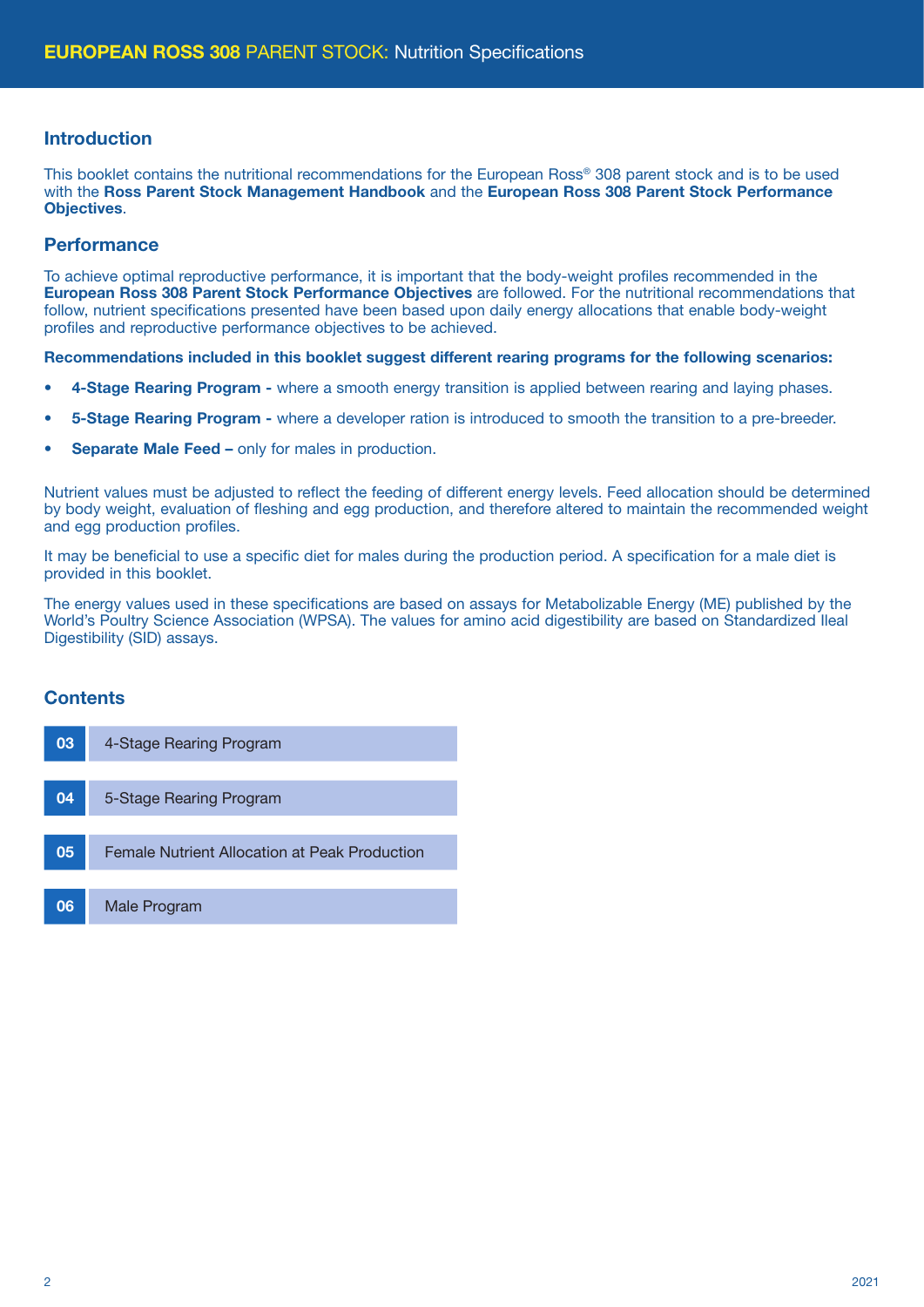#### Female Parent Stock Nutrient Specifications

#### 4-Stage Rearing Program

|                                    |                              | <b>Starter 1</b><br><b>Starter 2</b> |               | <b>Pre-Breeder</b><br><b>Grower</b> |                | <b>Breeder 1</b>                                     | <b>Breeder 2</b> | <b>Breeder 3</b> |  |
|------------------------------------|------------------------------|--------------------------------------|---------------|-------------------------------------|----------------|------------------------------------------------------|------------------|------------------|--|
| Age Fed                            |                              | $0-21$ days                          | 22-42 days    | 43-105 days                         | production     | 106 days to 5% $\mid$ > 5% production<br>to 224 days | 225-350 days     | After 351 days   |  |
| Energy per kg*                     | kcal                         | 2800                                 | 2800          | 2600                                | 2700           | 2800                                                 | 2800             | 2800             |  |
|                                    | <b>MJ</b>                    | 11.7                                 | 11.7          | 10.9                                | 11.3           | 11.7                                                 | 11.7             | 11.7             |  |
|                                    |                              |                                      |               |                                     |                |                                                      |                  |                  |  |
| <b>DIGESTIBLE AMINO ACIDS</b>      |                              |                                      |               |                                     |                |                                                      |                  |                  |  |
| Lysine (max)**                     | $\%$                         | 1.00                                 | 0.72          | 0.48                                | 0.47           | 0.62                                                 | 0.56             | 0.52             |  |
| Methionine                         | $\%$                         | 0.46                                 | 0.37          | 0.33                                | 0.33           | 0.38                                                 | 0.35             | 0.34             |  |
| Methionine & Cystine               | %                            | 0.84                                 | 0.68          | 0.58                                | 0.57           | 0.62                                                 | 0.57             | 0.55             |  |
| Threonine                          | %                            | 0.70                                 | 0.60          | 0.48                                | 0.48           | 0.55                                                 | 0.53             | 0.51             |  |
| Valine                             | %                            | 0.81                                 | 0.72          | 0.56                                | 0.55           | 0.64                                                 | 0.60             | 0.56             |  |
| Tryptophan                         | %                            | 0.18                                 | 0.18          | 0.14                                | 0.14           | 0.15                                                 | 0.14             | 0.13             |  |
| Arginine                           | %                            | 1.15                                 | 0.92          | 0.72                                | 0.72           | 0.85                                                 | 0.82             | 0.79             |  |
| Leucine                            | %                            | 1.20                                 | 1.03          | 0.76                                | 0.76           | 0.95                                                 | 0.90             | 0.86             |  |
| Isoleucine                         | $\%$                         | 0.70                                 | 0.58          | 0.44                                | 0.42           | 0.52                                                 | 0.50             | 0.49             |  |
| <b>Histidine</b>                   | $\%$                         | 0.43                                 | 0.32          | 0.24                                | 0.21           | 0.30                                                 | 0.28             | 0.26             |  |
| Crude Protein (min)                | %                            | 19.0                                 | 17.0          | 14.0                                | 14.0           | 15.0                                                 | 14.0             | 13.0             |  |
| <b>MINERALS</b>                    |                              |                                      |               |                                     |                |                                                      |                  |                  |  |
| Calcium                            | %                            | 1.05                                 | 0.94          | 0.90                                | 1.20           | 3.00                                                 | 3.20             | 3.40             |  |
| Available Phosphorus               | $\%$                         | 0.50                                 | 0.47          | 0.45                                | 0.45           | 0.36                                                 | 0.34             | 0.32             |  |
| Sodium                             | %                            | $0.18 - 0.23$                        | $0.18 - 0.23$ | $0.18 - 0.23$                       | $0.18 - 0.23$  | $0.18 - 0.23$                                        | $0.18 - 0.23$    | $0.18 - 0.23$    |  |
| Chloride                           | %                            | $0.18 - 0.23$                        | $0.18 - 0.23$ | $0.18 - 0.23$                       | $0.18 - 0.23$  | $0.18 - 0.23$                                        | $0.18 - 0.23$    | $0.18 - 0.23$    |  |
| Potassium                          | %                            | $0.60 - 0.90$                        | $0.60 - 0.90$ | $0.60 - 0.90$                       | $0.60 - 0.90$  | $0.70 - 0.90$                                        | $0.65 - 0.90$    | $0.60 - 0.90$    |  |
| <b>ADDED TRACE MINERALS PER KG</b> |                              |                                      |               |                                     |                |                                                      |                  |                  |  |
| Copper                             | mg                           |                                      |               | 16                                  |                |                                                      | 16               |                  |  |
| lodine                             | mg                           |                                      |               | $\overline{2}$                      |                | 3                                                    |                  |                  |  |
| Iron                               | mg                           |                                      |               | 40                                  |                | 50                                                   |                  |                  |  |
| Manganese                          | mg                           |                                      |               | 130                                 |                | 130                                                  |                  |                  |  |
| Selenium                           | mg                           |                                      |               | 0.3                                 |                | 0.3                                                  |                  |                  |  |
| Zinc***                            | mg                           |                                      | 90            |                                     |                | 90                                                   |                  |                  |  |
|                                    |                              |                                      |               |                                     |                |                                                      |                  |                  |  |
| <b>ADDED VITAMINS PER KG</b>       |                              |                                      |               |                                     |                |                                                      |                  |                  |  |
| Vitamin A***<br>IU                 |                              |                                      |               | 10000                               | 10000          |                                                      |                  |                  |  |
| Vitamin D3***                      | $\sf{IU}$                    |                                      |               | 3200                                |                |                                                      | 3200             |                  |  |
| Vitamin E                          | IU                           |                                      |               | 100                                 |                | 130                                                  |                  |                  |  |
| Vitamin K (Menadione)              | mg                           |                                      |               | 6                                   |                | $9\,$                                                |                  |                  |  |
| Thiamin (B1)                       | mg                           |                                      |               | 5                                   |                | 6                                                    |                  |                  |  |
| Riboflavin (B2)                    | mg                           |                                      | 15            |                                     |                | 20                                                   |                  |                  |  |
| Niacin                             | mg                           |                                      |               | 50                                  | 70             |                                                      |                  |                  |  |
| Pantothenic Acid                   | mg                           |                                      |               | 20                                  | 25             |                                                      |                  |                  |  |
| Pyridoxine (B6)                    | mg                           |                                      |               | $\overline{5}$                      | 8              |                                                      |                  |                  |  |
| <b>Biotin</b>                      | mg                           |                                      |               | 0.3                                 | 0.6            |                                                      |                  |                  |  |
| <b>Folic Acid</b>                  | mg                           |                                      |               | 3                                   | $5\phantom{.}$ |                                                      |                  |                  |  |
| Vitamin B12                        | mg                           |                                      | 0.05          |                                     |                | 0.07                                                 |                  |                  |  |
|                                    |                              |                                      |               |                                     |                |                                                      |                  |                  |  |
|                                    | <b>MINIMUM SPECIFICATION</b> |                                      |               |                                     |                |                                                      |                  |                  |  |
| Choline per kg                     | mg                           |                                      |               | 1400                                |                |                                                      | 1600             |                  |  |
| Linoleic Acid                      | $\%$                         | 1.25                                 |               |                                     |                | 2.00                                                 |                  |                  |  |

*\* Nutrients should be factored accordingly when feeding different energy values.* 

*\*\* In order to achieve the amino acid requirements without exceeding the recommended levels of digestible lysine it may be necessary to adopt more complex diets.*

*\*\*\* Established limits according to EU legislation.*

NOTES: *These feed specifications should be used as a guide. They may require adjustment for local environmental conditions, ingredient availability, and markets.*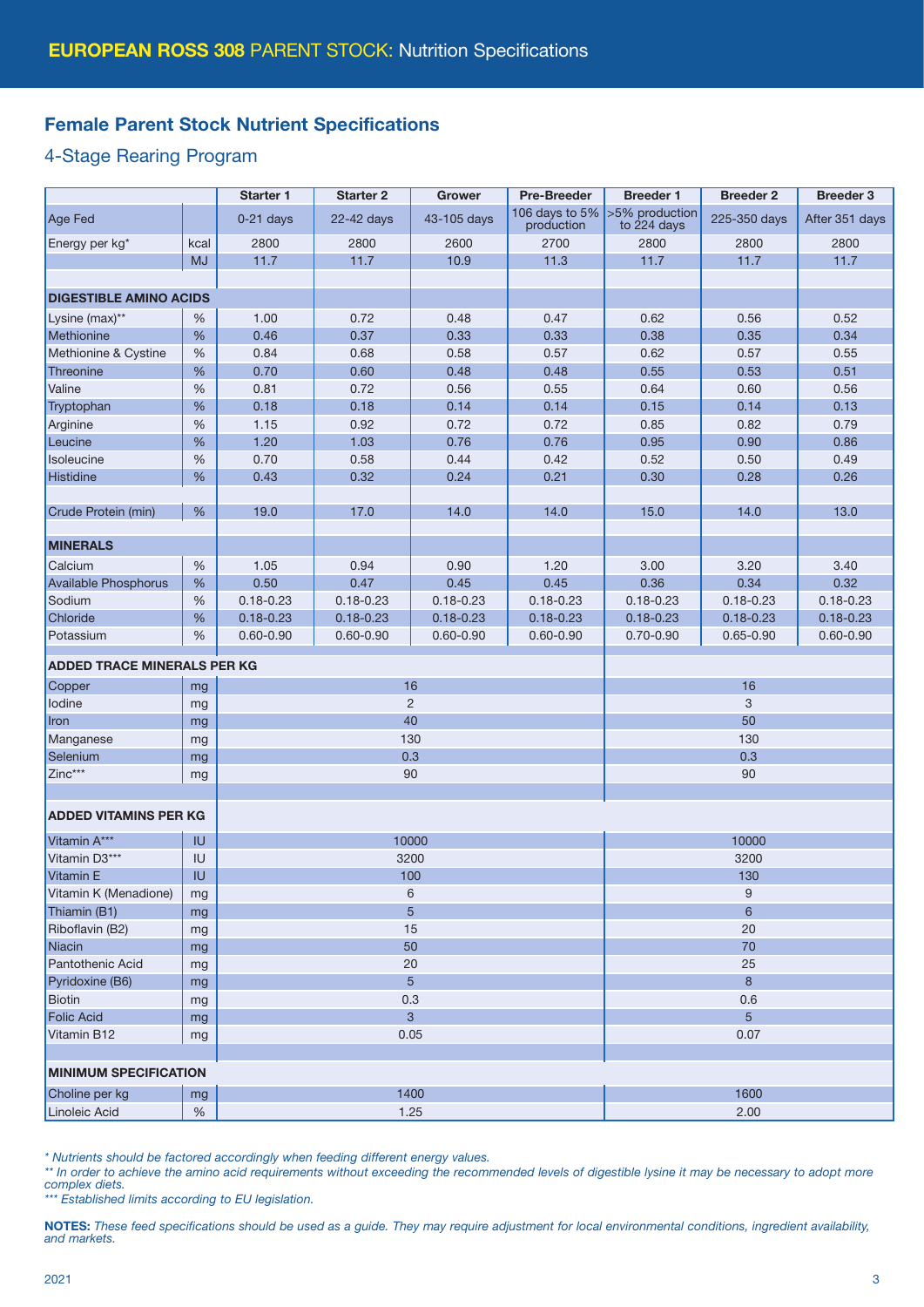#### Female Parent Stock Nutrient Specifications

5-Stage Rearing Program

|                                    |           | <b>Starter 1</b> | <b>Starter 2</b> | <b>Grower</b>  | <b>Developer</b>    | <b>Pre-Breeder</b>           | <b>Breeder 1</b>              | <b>Breeder 2</b> | <b>Breeder 3</b> |  |
|------------------------------------|-----------|------------------|------------------|----------------|---------------------|------------------------------|-------------------------------|------------------|------------------|--|
| Age Fed                            |           | $0-21$ days      | 22-42 days       | 43-105 days    | $106 - 140$<br>days | 141 days to<br>5% production | >5% production<br>to 224 days | 225-350 days     | After 351 days   |  |
| Energy per kg*                     | kcal      | 2800             | 2800             | 2600           | 2700                | 2800                         | 2800                          | 2800             | 2800             |  |
|                                    | <b>MJ</b> | 11.7             | 11.7             | 10.9           | 11.3                | 11.7                         | 11.7                          | 11.7             | 11.7             |  |
|                                    |           |                  |                  |                |                     |                              |                               |                  |                  |  |
| <b>DIGESTIBLE AMINO ACIDS</b>      |           |                  |                  |                |                     |                              |                               |                  |                  |  |
| Lysine (max)**                     | $\%$      | 1.00             | 0.72             | 0.48           | 0.48                | 0.48                         | 0.62                          | 0.56             | 0.52             |  |
| Methionine                         | %         | 0.46             | 0.37             | 0.33           | 0.33                | 0.34                         | 0.38                          | 0.35             | 0.34             |  |
| Methionine & Cystine               | $\%$      | 0.84             | 0.68             | 0.58           | 0.58                | 0.58                         | 0.62                          | 0.57             | 0.55             |  |
| <b>Threonine</b>                   | %         | 0.70             | 0.60             | 0.48           | 0.48                | 0.49                         | 0.55                          | 0.53             | 0.51             |  |
| Valine                             | %         | 0.81             | 0.72             | 0.56           | 0.56                | 0.56                         | 0.64                          | 0.60             | 0.56             |  |
| Tryptophan                         | %         | 0.18             | 0.18             | 0.14           | 0.14                | 0.15                         | 0.15                          | 0.14             | 0.13             |  |
| Arginine                           | %         | 1.15             | 0.92             | 0.72           | 0.73                | 0.74                         | 0.85                          | 0.82             | 0.79             |  |
| Leucine                            | %         | 1.20             | 1.03             | 0.76           | 0.77                | 0.78                         | 0.95                          | 0.90             | 0.86             |  |
| Isoleucine                         | %         | 0.70             | 0.58             | 0.44           | 0.43                | 0.43                         | 0.52                          | 0.50             | 0.49             |  |
| Histidine                          | %         | 0.43             | 0.32             | 0.24           | 0.22                | 0.20                         | 0.30                          | 0.28             | 0.26             |  |
|                                    |           |                  |                  |                |                     |                              |                               |                  |                  |  |
| Crude Protein (min)                | %         | 19.0             | 17.0             | 14.0           | 14.0                | 14.0                         | 15.0                          | 14.0             | 13.0             |  |
| <b>MINERALS</b>                    |           |                  |                  |                |                     |                              |                               |                  |                  |  |
| Calcium                            | $\%$      | 1.05             | 0.94             | 0.90           | 0.90                | 1.50                         | 3.00                          | 3.20             | 3.40             |  |
| Available Phosphorus               | %         | 0.50             | 0.47             | 0.45           | 0.45                | 0.35                         | 0.36                          | 0.34             | 0.32             |  |
| Sodium                             | %         | $0.18 - 0.23$    | $0.18 - 0.23$    | $0.18 - 0.23$  | $0.18 - 0.23$       | $0.18 - 0.23$                | $0.18 - 0.23$                 | $0.18 - 0.23$    | $0.18 - 0.23$    |  |
| Chloride                           | %         | $0.18 - 0.23$    | $0.18 - 0.23$    | $0.18 - 0.23$  | $0.18 - 0.23$       | $0.18 - 0.23$                | $0.18 - 0.23$                 | $0.18 - 0.23$    | $0.18 - 0.23$    |  |
| Potassium                          | %         | $0.60 - 0.90$    | $0.60 - 0.90$    | $0.60 - 0.90$  | $0.60 - 0.90$       | $0.60 - 0.90$                | $0.70 - 0.90$                 | $0.65 - 0.90$    | $0.60 - 0.90$    |  |
| <b>ADDED TRACE MINERALS PER KG</b> |           |                  |                  |                |                     |                              |                               |                  |                  |  |
| Copper                             | mg        |                  |                  | 16             |                     |                              |                               | 16               |                  |  |
| lodine                             | mg        |                  |                  | $\overline{2}$ |                     |                              | 3                             |                  |                  |  |
| Iron                               | mg        |                  |                  | 40             |                     |                              | 50                            |                  |                  |  |
| Manganese                          | mg        |                  |                  | 130            |                     |                              | 130                           |                  |                  |  |
| Selenium                           | mg        |                  |                  | 0.3            |                     |                              | 0.3                           |                  |                  |  |
| Zinc***                            | mg        |                  |                  | 90             |                     |                              | 90                            |                  |                  |  |
|                                    |           |                  |                  |                |                     |                              |                               |                  |                  |  |
| <b>ADDED VITAMINS PER KG</b>       |           |                  |                  |                |                     |                              |                               |                  |                  |  |
| Vitamin A***                       | IU        |                  |                  | 10000          |                     |                              |                               | 10000            |                  |  |
| Vitamin D3***                      | IU        |                  |                  | 3200           |                     |                              |                               | 3200             |                  |  |
| Vitamin E                          | IU        |                  |                  | 100            |                     |                              |                               | 130              |                  |  |
| Vitamin K (Menadione)              | mg        |                  |                  | 6              |                     |                              |                               | 9                |                  |  |
| Thiamin (B1)                       | mg        |                  |                  | 5              |                     |                              |                               | $6\phantom{1}$   |                  |  |
| Riboflavin (B2)                    | mg        |                  |                  | 15             |                     |                              | 20                            |                  |                  |  |
| Niacin                             | mg        |                  | 50               |                |                     |                              | 70                            |                  |                  |  |
| Pantothenic Acid                   | mg        |                  | 20               |                |                     |                              |                               | 25               |                  |  |
| Pyridoxine (B6)                    | mg        | $5\phantom{1}$   |                  |                |                     |                              | 8                             |                  |                  |  |
| <b>Biotin</b>                      | mg        | 0.3              |                  |                |                     |                              | 0.6                           |                  |                  |  |
| <b>Folic Acid</b>                  | mg        |                  |                  | 3              |                     |                              | 5                             |                  |                  |  |
| Vitamin B12                        | mg        |                  |                  | 0.05           |                     |                              | 0.07                          |                  |                  |  |
| <b>MINIMUM SPECIFICATION</b>       |           |                  |                  |                |                     |                              |                               |                  |                  |  |
|                                    |           |                  |                  |                |                     |                              |                               |                  |                  |  |
| Choline per kg                     | mg        |                  |                  | 1400           |                     |                              |                               | 1600             |                  |  |
| Linoleic Acid                      | $\%$      |                  |                  | 1.25           |                     |                              |                               | 2.00             |                  |  |

*\* Nutrients should be factored accordingly when feeding different energy values.* 

\*\* In order to achieve the amino acid requirements without exceeding the recommended levels of digestible lysine it may be necessary to adopt more *complex diets.*

*\*\*\* Established limits according to EU legislation.*

NOTES: *These feed specifications should be used as a guide. They may require adjustment for local environmental conditions, ingredient availability, and markets.*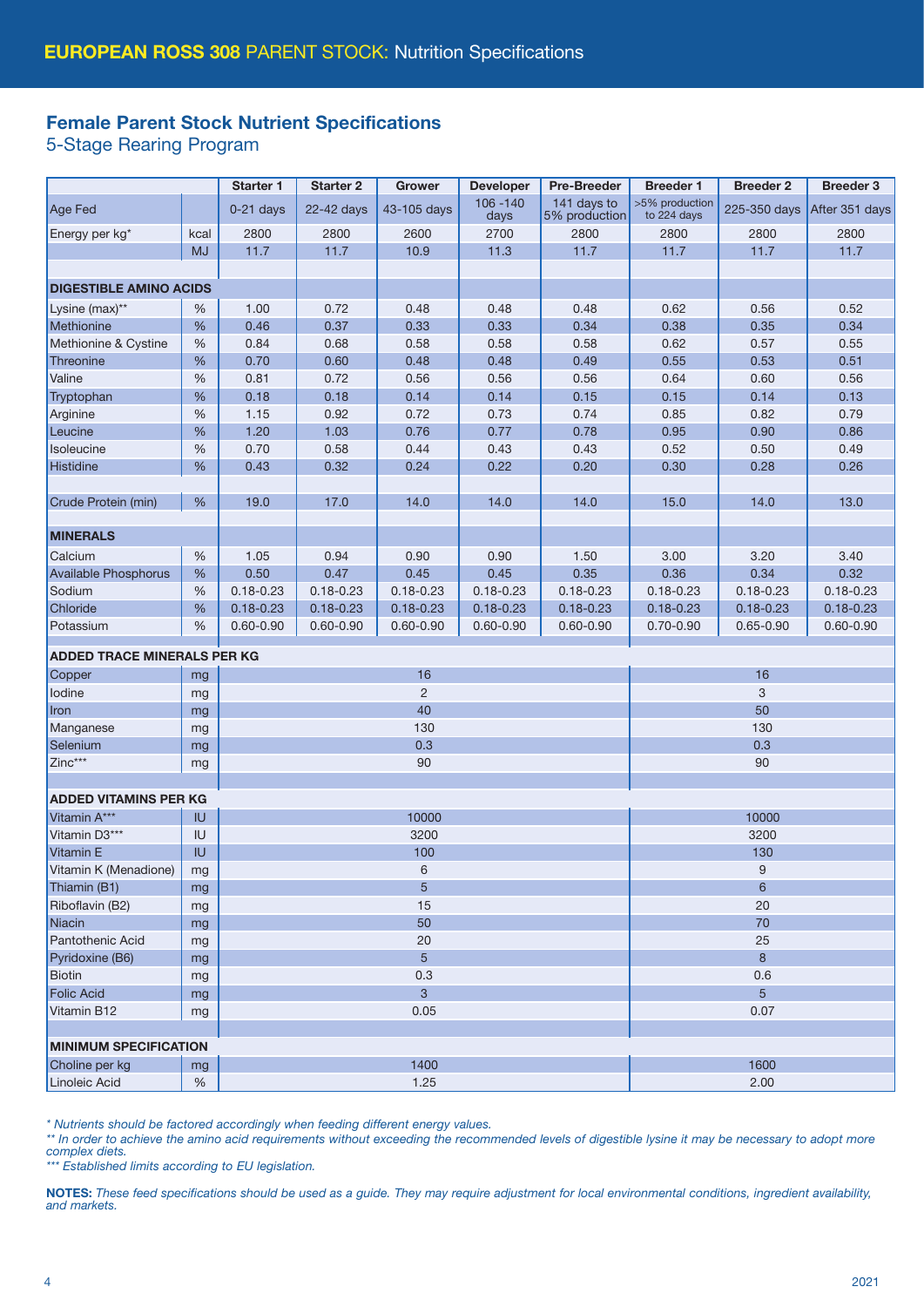### Parent Stock Nutrient Specifications

Nutrient Allocations at Peak Production

| <b>Nutrient</b>                      | <b>Nutrient Allocation</b><br>at Peak |
|--------------------------------------|---------------------------------------|
| Energy (kcal/bird/day)               | 468                                   |
|                                      |                                       |
| Digestible Amino Acids (mg/bird/day) |                                       |
|                                      |                                       |
|                                      |                                       |
| Lysine                               | 1036                                  |
| Methionine                           | 635                                   |
| Methionine & Cystine                 | 1036                                  |
| Threonine                            | 919                                   |
| Valine                               | 1070                                  |
| Tryptophan                           | 251                                   |
| Arginine                             | 1421                                  |
| Leucine                              | 1588                                  |
| Isoleucine                           | 869                                   |
| <b>Histidine</b>                     | 501                                   |
|                                      |                                       |
| Minerals (mg/bird/day)               |                                       |
|                                      |                                       |
| Calcium                              | 5014                                  |
| Available Phosphorus                 | 602                                   |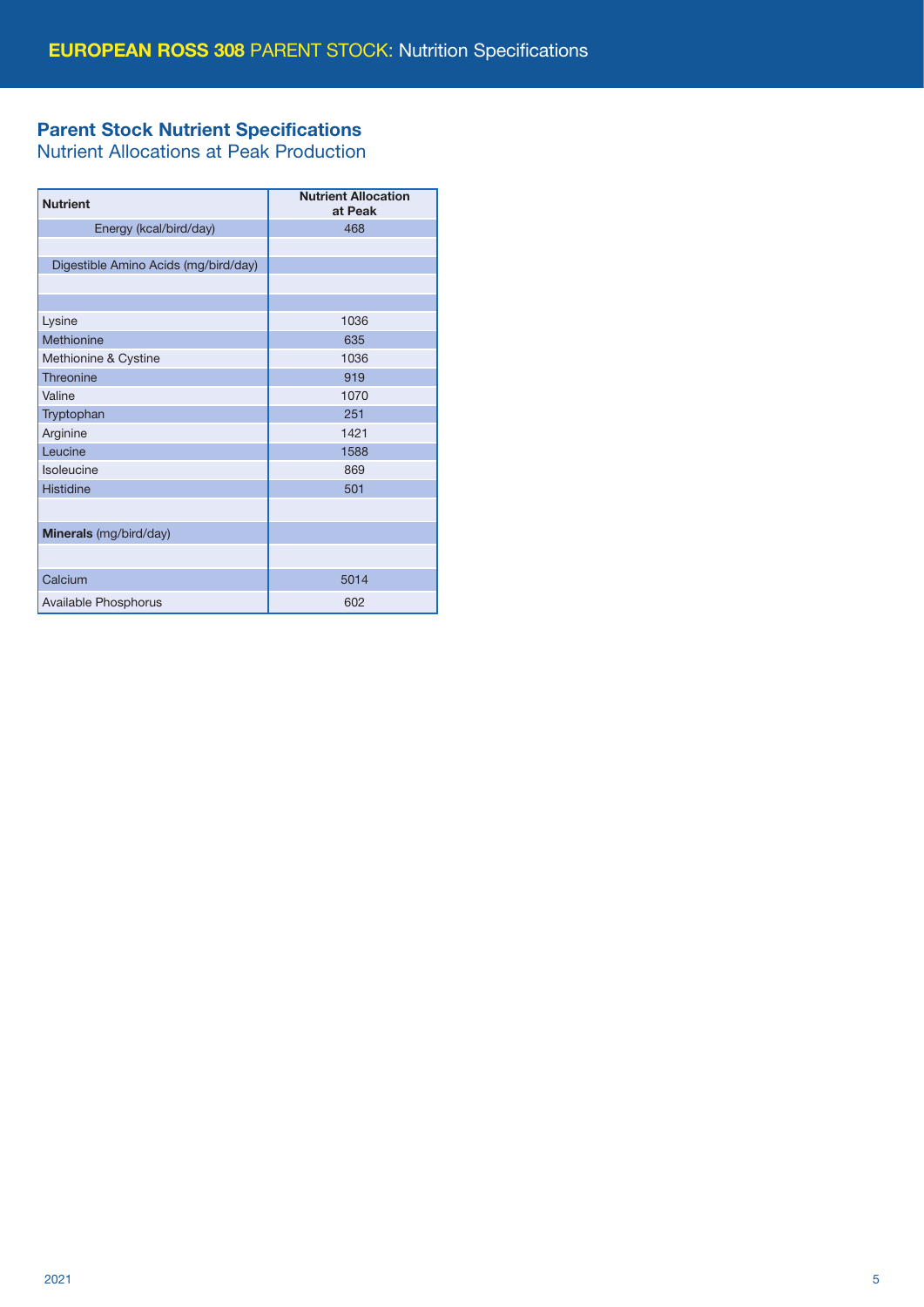# European Male Parent Stock Nutrient Specifications

Separate Diet in Production

|                                    |      | <b>Male Diet</b> |  |  |  |  |  |
|------------------------------------|------|------------------|--|--|--|--|--|
| Energy per kg <sup>*</sup>         | kcal | 2700             |  |  |  |  |  |
|                                    | MJ   | 11.3             |  |  |  |  |  |
|                                    |      |                  |  |  |  |  |  |
| <b>DIGESTIBLE AMINO ACIDS</b>      |      |                  |  |  |  |  |  |
| Lysine**                           | %    | 0.34             |  |  |  |  |  |
| Methionine                         | %    | 0.32             |  |  |  |  |  |
| Methionine & Cystine               | %    | 0.56             |  |  |  |  |  |
| Threonine                          | %    | 0.41             |  |  |  |  |  |
| Valine                             | %    | 0.45             |  |  |  |  |  |
| Tryptophan                         | %    | 0.14             |  |  |  |  |  |
| Arginine                           | %    | 0.66             |  |  |  |  |  |
| Leucine                            | %    | 0.64             |  |  |  |  |  |
| Isoleucine                         | %    | 0.40             |  |  |  |  |  |
| Histidine                          | %    | 0.15             |  |  |  |  |  |
|                                    |      |                  |  |  |  |  |  |
| <b>Crude Protein</b>               | %    | 12.0             |  |  |  |  |  |
|                                    |      |                  |  |  |  |  |  |
|                                    |      |                  |  |  |  |  |  |
| <b>MINERALS</b>                    |      |                  |  |  |  |  |  |
| Calcium                            | %    | 0.70             |  |  |  |  |  |
| Available Phosphorus               | %    | 0.35             |  |  |  |  |  |
| Sodium                             | %    | $0.18 - 0.20$    |  |  |  |  |  |
| Chloride                           | %    | $0.20 - 0.23$    |  |  |  |  |  |
| Potassium                          | %    | $0.60 - 0.75$    |  |  |  |  |  |
|                                    |      |                  |  |  |  |  |  |
| <b>ADDED TRACE MINERALS PER KG</b> |      |                  |  |  |  |  |  |
| Copper                             | mg   | 16               |  |  |  |  |  |
| lodine                             | mg   | $\overline{2}$   |  |  |  |  |  |
| Iron                               | mg   | 40               |  |  |  |  |  |
| Manganese                          | mg   | 120              |  |  |  |  |  |
| Selenium                           | mg   | 0.3              |  |  |  |  |  |
| Zinc***                            | mg   | 90               |  |  |  |  |  |
|                                    |      |                  |  |  |  |  |  |
|                                    |      |                  |  |  |  |  |  |
| <b>ADDED VITAMINS PER KG</b>       |      |                  |  |  |  |  |  |
| Vitamin A***                       | IU   | 10000            |  |  |  |  |  |
| Vitamin D <sub>3</sub> ***         | IU   | 3200             |  |  |  |  |  |
| Vitamin E                          | IU   | 100              |  |  |  |  |  |
| Vitamin K (Menadione)              | mg   | $6\overline{6}$  |  |  |  |  |  |
| Thiamin (B1)                       | mg   | 5                |  |  |  |  |  |
| Riboflavin (B2)                    | mg   | 15               |  |  |  |  |  |
| Niacin                             | mg   | 50               |  |  |  |  |  |
| <b>Pantothenic Acid</b>            | mg   | 20               |  |  |  |  |  |
| Pyridoxine (B6)                    | mg   | 5                |  |  |  |  |  |
| <b>Biotin</b>                      | mg   | 0.3              |  |  |  |  |  |
| <b>Folic Acid</b>                  | mg   | 3                |  |  |  |  |  |
| Vitamin B12                        | mg   | 0.05             |  |  |  |  |  |
|                                    |      |                  |  |  |  |  |  |
| <b>MINIMUM SPECIFICATION</b>       |      |                  |  |  |  |  |  |
| Choline per kg                     | mg   | 1400             |  |  |  |  |  |
| Linoleic Acid                      | %    | 1.25             |  |  |  |  |  |
|                                    |      |                  |  |  |  |  |  |

*\* Energy base value. Nutrients should be factored accordingly when feeding different energy values.* 

*\*\* In order to achieve the amino acid requirements without exceeding the recommended levels of digestible lysine it may be necessary to adopt more complex diets.*

*\*\*\* Established limits according to EU legislation.*

NOTES: *These feed specifications should be used as a guide. They may require adjustment for local conditions, legislation and markets.*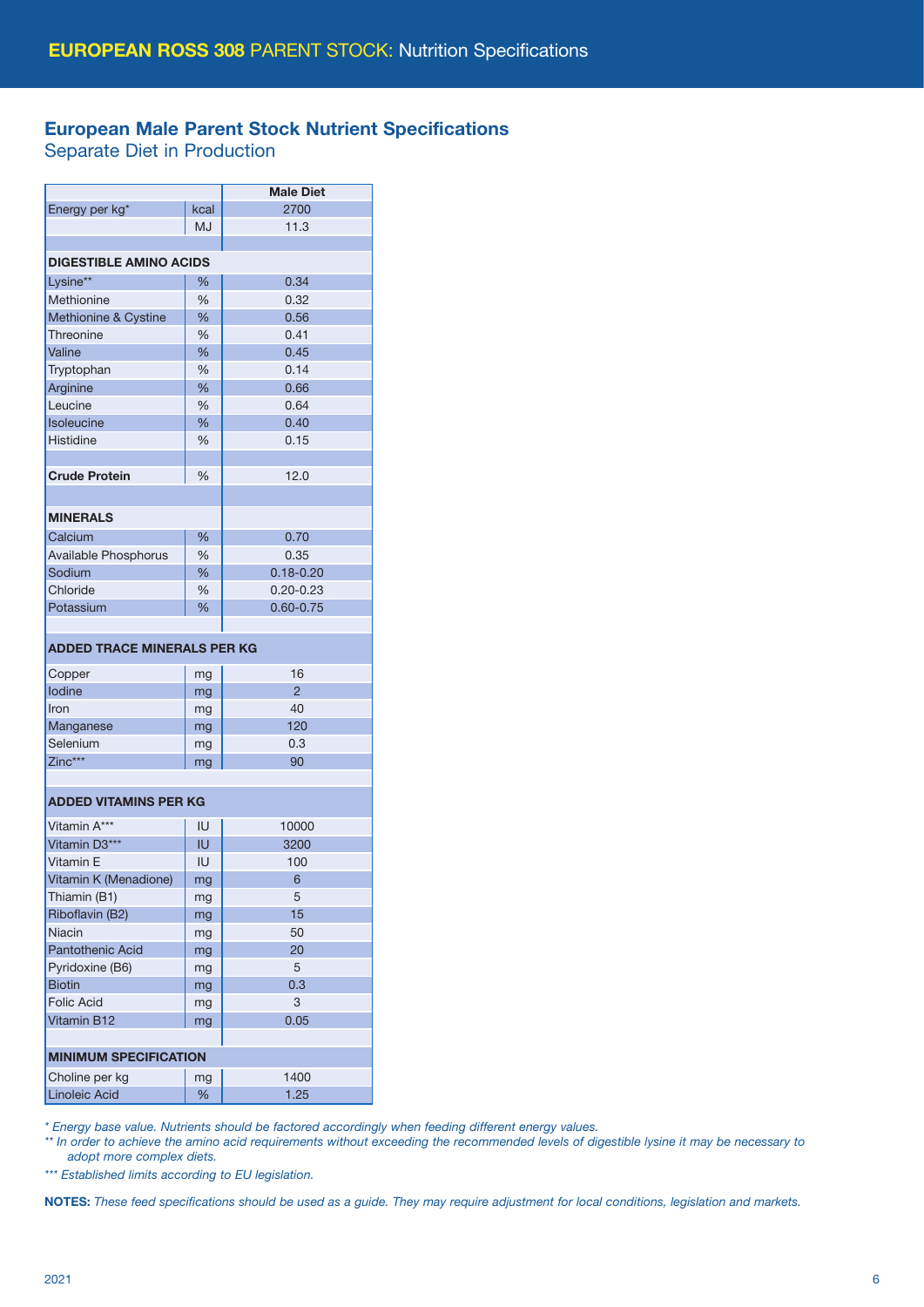## **Notes**